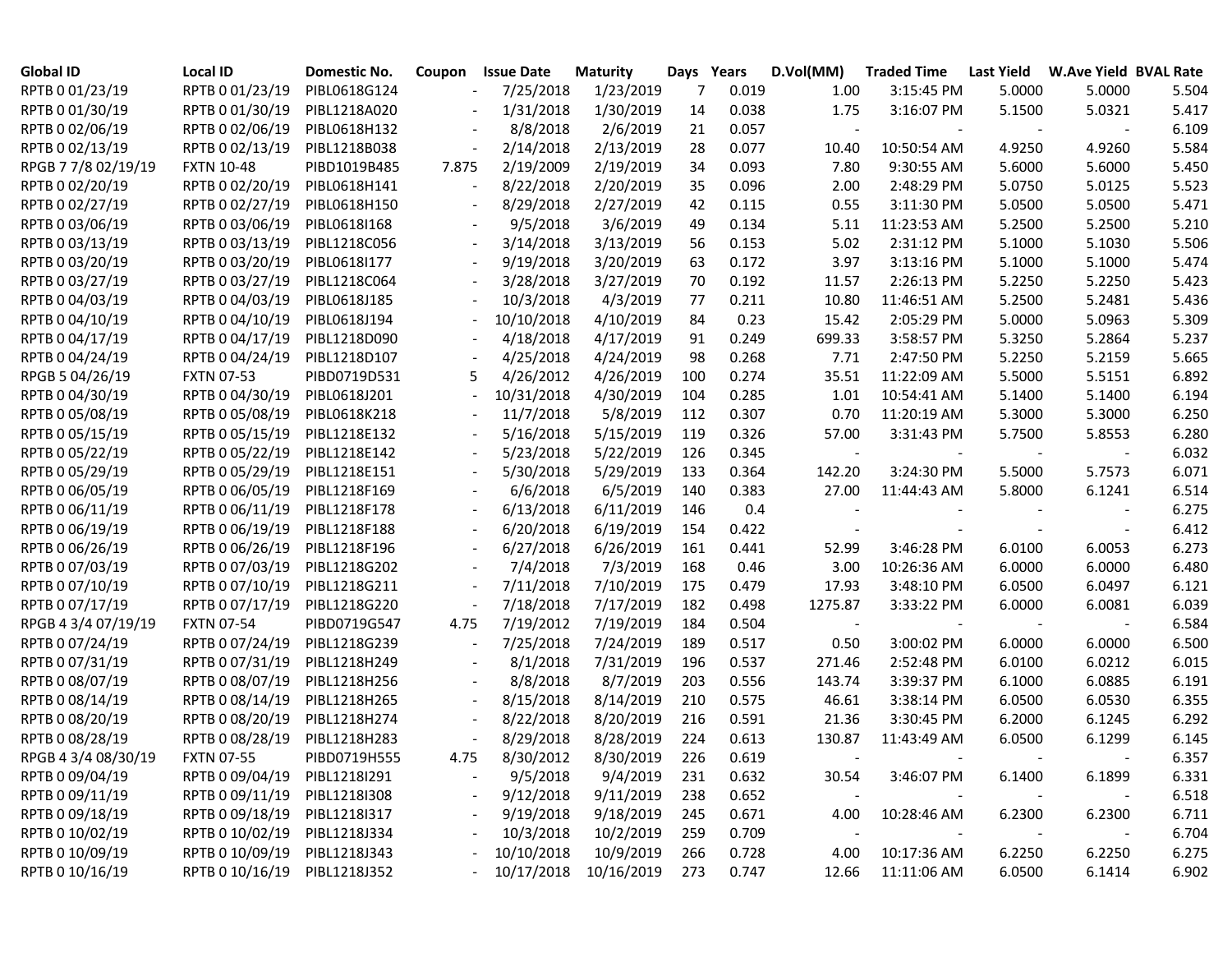| <b>Global ID</b>     | Local ID          | Domestic No. | Coupon                   | <b>Issue Date</b> | <b>Maturity</b> | Days | Years | D.Vol(MM)                | <b>Traded Time</b>       | Last Yield | <b>W.Ave Yield BVAL Rate</b> |       |
|----------------------|-------------------|--------------|--------------------------|-------------------|-----------------|------|-------|--------------------------|--------------------------|------------|------------------------------|-------|
| RPTB 0 10/23/19      | RPTB 0 10/23/19   | PIBL1218J361 | $\overline{\phantom{a}}$ | 10/24/2018        | 10/23/2019      | 280  | 0.767 | 36.57                    | 3:36:13 PM               | 6.1000     | 6.1000                       | 6.208 |
| RPTB 0 10/30/19      | RPTB 0 10/30/19   | PIBL1218J370 |                          | 10/31/2018        | 10/30/2019      | 287  | 0.786 | 3.03                     | 3:09:54 PM               | 6.0000     | 6.0182                       | 6.285 |
| RPTB 0 11/06/19      | RPTB 0 11/06/19   | PIBL1218K387 |                          | 11/7/2018         | 11/6/2019       | 294  | 0.805 | 11.10                    | 3:19:26 PM               | 6.0000     | 6.0020                       | 6.352 |
| RPTB 0 11/13/19      | RPTB 0 11/13/19   | PIBL1218K396 |                          | 11/14/2018        | 11/13/2019      | 301  | 0.824 | 120.86                   | 11:31:52 AM              | 6.1500     | 6.1535                       | 6.150 |
| RPTB 0 11/20/19      | RPTB 0 11/20/19   | PIBL1218K403 |                          | 11/21/2018        | 11/20/2019      | 308  | 0.843 | 408.75                   | 3:39:28 PM               | 6.1000     | 6.1454                       | 6.144 |
| RPGB 3 7/8 11/22/19  | <b>FXTN 07-56</b> | PIBD0719K560 | 3.875                    | 11/22/2012        | 11/22/2019      | 310  | 0.849 | 1874.00                  | 2:47:53 PM               | 6.1250     | 6.1311                       | 6.151 |
| RPTB 0 11/27/19      | RPTB 0 11/27/19   | PIBL1218K412 |                          | 11/28/2018        | 11/27/2019      | 315  | 0.862 | 280.00                   | 11:31:11 AM              | 6.1500     | 6.1596                       | 6.152 |
| RPTB 0 12/04/19      | RPTB 0 12/04/19   | PIBL1218L420 |                          | 12/5/2018         | 12/4/2019       | 322  | 0.882 | $\overline{\phantom{a}}$ |                          |            |                              | 6.486 |
| RPTB 0 12/11/19      | RPTB 0 12/11/19   | PIBL1218L439 | $\overline{\phantom{a}}$ | 12/12/2018        | 12/11/2019      | 329  | 0.901 | 47.11                    | 3:24:08 PM               | 6.0000     | 6.0917                       | 6.501 |
| RPTB 0 01/08/20      | RPTB 0 01/08/20   | PIBL1219A019 |                          | 1/9/2019          | 1/8/2020        | 357  | 0.977 | 83.23                    | 3:54:37 PM               | 6.1000     | 6.1487                       | 6.192 |
| RPGB 3 3/8 01/12/20  | <b>FXTN 03-22</b> | PIBD0320A229 | 3.375                    | 1/12/2017         | 1/12/2020       | 361  | 0.988 | 11.20                    |                          |            |                              | 6.430 |
| RPTB 0 01/15/20      | RPTB 0 01/15/20   | PIBL1219A028 |                          | 1/16/2019         | 1/15/2020       | 364  | 0.997 | 1521.06                  | 3:46:55 PM               | 6.1550     | 6.1596                       | 6.167 |
| RPGB 7 3/4 02/18/20  | <b>FXTN 10-50</b> | PIBD1020B508 | 7.75                     | 2/18/2010         | 2/18/2020       | 398  | 1.09  | 0.77                     | 9:05:30 AM               | 6.0000     | 6.0000                       | 6.399 |
| RPGB 4 1/4 04/11/20  | RTB 03-08         | PIID0320D087 | 4.25                     | 4/11/2017         | 4/11/2020       | 451  | 1.235 | 806.51                   | 3:18:48 PM               | 6.1300     | 6.1385                       | 6.137 |
| RPGB 7 1/4 08/19/20  | RTB 10-01         | PIID1020H015 | 7.25                     | 8/19/2010         | 8/19/2020       | 581  | 1.591 |                          |                          |            |                              | 6.362 |
| RPGB 3 3/8 08/20/20  | <b>FXTN 05-73</b> | PIBD0520H735 | 3.375                    | 8/20/2015         | 8/20/2020       | 582  | 1.593 | 376.00                   | 3:12:18 PM               | 6.1725     | 6.2478                       | 6.262 |
| RPGB 6 1/8 09/16/20  | <b>FXTN 10-51</b> | PIBD1020I510 | 6.125                    | 9/16/2010         | 9/16/2020       | 609  | 1.667 |                          |                          |            |                              | 6.453 |
| RPGB 5 7/8 12/16/20  | <b>FXTN 10-52</b> | PIBD1020L525 | 5.875                    | 12/16/2010        | 12/16/2020      | 700  | 1.917 |                          |                          |            |                              | 6.617 |
| RPGB 4 1/4 01/25/21  | <b>FXTN 03-23</b> | PIBD0321A236 | 4.25                     | 1/25/2018         | 1/25/2021       | 740  | 2.026 | 118.88                   | 2:03:15 PM               | 6.1750     | 6.1866                       | 6.189 |
| RPGB 7 3/8 03/03/21  | RTB 10-02         | PIID1021C027 | 7.375                    | 3/3/2011          | 3/3/2021        | 777  | 2.127 | $\overline{\phantom{a}}$ |                          |            |                              | 6.233 |
| RPGB 3 1/2 03/20/21  | <b>FXTN 07-57</b> | PIBD0721C574 | 3.5                      | 3/20/2014         | 3/20/2021       | 794  | 2.174 | 5.00                     | 9:20:56 AM               | 6.3000     | 6.3000                       | 6.322 |
| RPGB 6 1/2 04/28/21  | <b>FXTN 10-53</b> | PIBD1021D531 | 6.5                      | 4/28/2011         | 4/28/2021       | 833  | 2.281 | $\overline{\phantom{a}}$ | $\overline{\phantom{a}}$ |            |                              | 6.737 |
| RPGB 4 7/8 06/13/21  | RTB 03-09         | PIID0321F092 | 4.875                    | 6/13/2018         | 6/13/2021       | 879  | 2.407 | 536.52                   | 3:21:46 PM               | 6.2750     | 6.2315                       | 6.244 |
| RPGB 5 3/4 10/20/21  | RTB 10-03         | PIID1021J039 | 5.75                     | 10/20/2011        | 10/20/2021 1008 |      | 2.76  | $\overline{\phantom{a}}$ |                          |            |                              | 6.303 |
| RPGB 5 3/4 11/24/21  | <b>FXTN 10-55</b> | PIBD1021K551 | 5.75                     | 11/24/2011        | 11/24/2021 1043 |      | 2.856 | 87.70                    | 3:10:24 PM               | 6.3300     | 6.3027                       | 6.330 |
| RPGB 63/8 01/19/22   | <b>FXTN 10-54</b> | PIBD1022G545 | 6.375                    | 7/19/2011         | 1/19/2022 1099  |      | 3.009 | 22.22                    | 3:53:55 PM               | 6.3000     | 6.3540                       | 6.652 |
| RPGB 4 01/26/22      | <b>FXTN 05-74</b> | PIBD0522A747 | 4                        | 1/26/2017         | 1/26/2022 1106  |      | 3.028 | 3.11                     | 3:50:08 PM               | 6.2500     | 6.2500                       | 6.337 |
| RPGB 15 03/14/22     | <b>FXTN 20-02</b> | PIBD2022C021 | 15                       | 3/14/2002         | 3/14/2022 1153  |      | 3.157 |                          |                          |            |                              | 5.864 |
| RPGB 4 7/8 08/02/22  | <b>FXTN 10-56</b> | PIBD1022H562 | 4.875                    | 8/2/2012          | 8/2/2022 1294   |      | 3.543 |                          |                          |            |                              | 6.653 |
| RPGB 4 3/4 09/13/22  | <b>FXTN 10-57</b> | PIBD1022I570 | 4.75                     | 9/13/2012         | 9/13/2022 1336  |      | 3.658 |                          |                          |            |                              | 6.560 |
| RPGB 12 3/4 10/17/22 | <b>FXTN 20-03</b> | PIBD2022J033 | 12.75                    | 10/17/2002        | 10/17/2022 1370 |      | 3.751 |                          |                          |            |                              | 6.462 |
| RPGB 4 5/8 12/04/22  | RTB 05-11         | PIID0522L114 | 4.625                    | 12/4/2017         | 12/4/2022 1418  |      | 3.882 | 82.51                    | 2:13:29 PM               | 6.2700     | 6.2384                       | 6.287 |
| RPGB 4 12/06/22      | <b>FXTN 10-58</b> | PIBD1022L585 | 4                        | 12/6/2012         | 12/6/2022 1420  |      | 3.888 |                          |                          |            |                              | 6.444 |
| RPGB 13 02/20/23     | <b>FXTN 20-04</b> | PIBD2023B048 | 13                       | 2/20/2003         | 2/20/2023 1496  |      | 4.096 |                          |                          |            |                              | 6.397 |
| RPGB 5 1/2 03/08/23  | <b>FXTN 05-75</b> | PIBD0523C752 | 5.5                      | 3/8/2018          | 3/8/2023 1512   |      | 4.14  | 5861.68                  | 3:49:45 PM               | 6.2400     | 6.2780                       | 6.269 |
| RPGB 3 1/2 04/21/23  | <b>FXTN 07-58</b> | PIBD0723D588 | 3.5                      | 4/21/2016         | 4/21/2023 1556  |      | 4.26  | 211.90                   | 2:29:27 PM               | 6.3350     | 6.3222                       | 6.320 |
| RPGB 11 7/8 05/29/23 | <b>FXTN 20-05</b> | PIBD2023E054 | 11.875                   | 5/29/2003         | 5/29/2023 1594  |      | 4.364 |                          |                          |            |                              | 6.456 |
| RPGB 3 1/4 08/15/23  | RTB 10-04         | PIID1023H046 | 3.25                     | 8/15/2013         | 8/15/2023 1672  |      | 4.578 | 6.00                     | 3:02:15 PM               | 6.4500     | 6.4375                       | 6.421 |
| RPGB 11 3/8 10/23/23 | <b>FXTN 20-06</b> | PIBD2023J068 | 11.375                   | 10/23/2003        | 10/23/2023 1741 |      | 4.767 |                          |                          |            |                              | 6.462 |
| RPGB 4 1/2 04/20/24  | <b>FXTN 07-59</b> | PIBD0724D595 | 4.5                      | 4/20/2017         | 4/20/2024 1921  |      | 5.259 | 57.09                    | 2:43:00 PM               | 6.3500     | 6.3557                       | 6.350 |
| RPGB 12 3/8 06/03/24 | <b>FXTN 20-07</b> | PIBD2024F075 | 12.375                   | 6/3/2004          | 6/3/2024 1965   |      | 5.38  |                          |                          |            |                              | 6.372 |
| RPGB 12 7/8 08/05/24 | <b>FXTN 20-08</b> | PIBD2024H086 | 12.875                   | 8/5/2004          | 8/5/2024 2028   |      | 5.552 |                          |                          |            |                              | 6.474 |